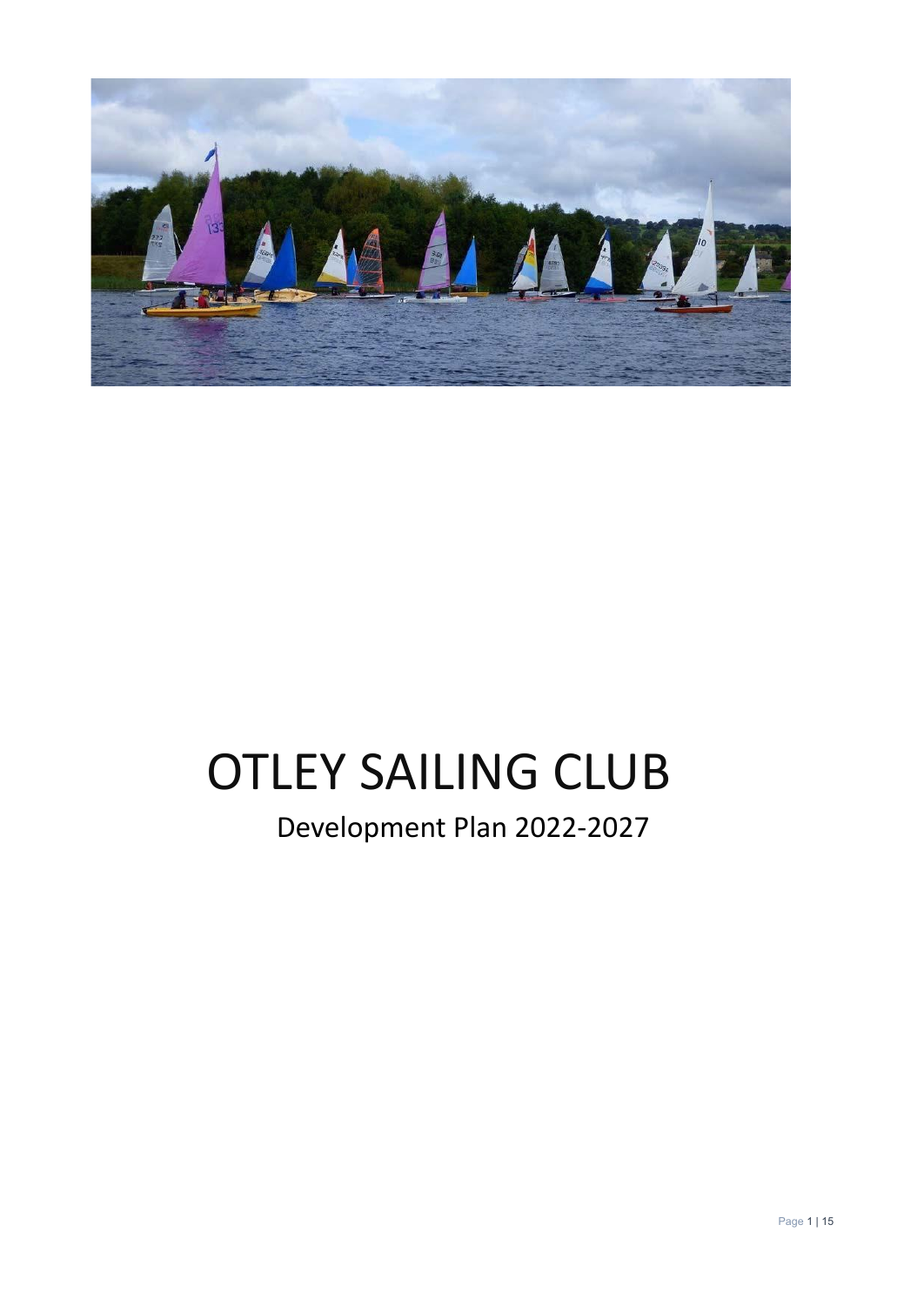| <b>CONTENTS</b>                               | <b>PAGE</b>    |
|-----------------------------------------------|----------------|
| 1. INTRODUCTION                               | $\overline{2}$ |
| 1.1 Contact Details                           | 3              |
| 1.2 Purpose and Aims of the Plan              | 3              |
| 1.3 Document Controls and Approvals           | 3              |
| 2. OVERVIEW OF OTLEY SAILING CLUB             | $\overline{4}$ |
| 2.1 Introduction                              | 4              |
| 2.2 History of Otley Sailing Club             | 4              |
| 2.3 Management Arrangements                   | 4              |
| 2.4 Charitable Status                         | 5              |
| 2.5 Safety Arrangements                       | 5              |
| 2.6 Current Membership                        | 5              |
| 2.7 Current Facilities                        | 5              |
| 2.8 Sailing Programme and other activities    | 7              |
| DEVELOPMENT NEEDS OF THE CLUB<br>3.           | 8              |
| 3.1 Overview                                  | 8              |
| 3.2 Development Aims of OSC                   | 8              |
| 3.3 Development Objectives Otley Sailing Club | 9              |
| 3.4 Development areas for OSC                 | 10             |
| 3.5 Volunteer Policy/Plans                    | 10             |
| 4. DEVELOPMENT PROGRAMME 2018-2023            | 11             |
| 4.1 Overview                                  | 11             |
| 4.2 Water                                     | 11             |
| 4.3 Club House                                | 12             |
| 4.4 Access                                    | 12             |
| 4.5 Dinghy Park                               | 12             |
| 4.6 Club Boats                                | 13             |
| 4.7 Safety                                    | 13             |
| 4.8 Sailfree/RYA Sailability programme costs  | 13             |
| 5. DEVELOPMENTS 2001 - 2020                   | 13             |
| 6.<br><b>IMPACT OF COVID PANDEMIC</b>         | 15             |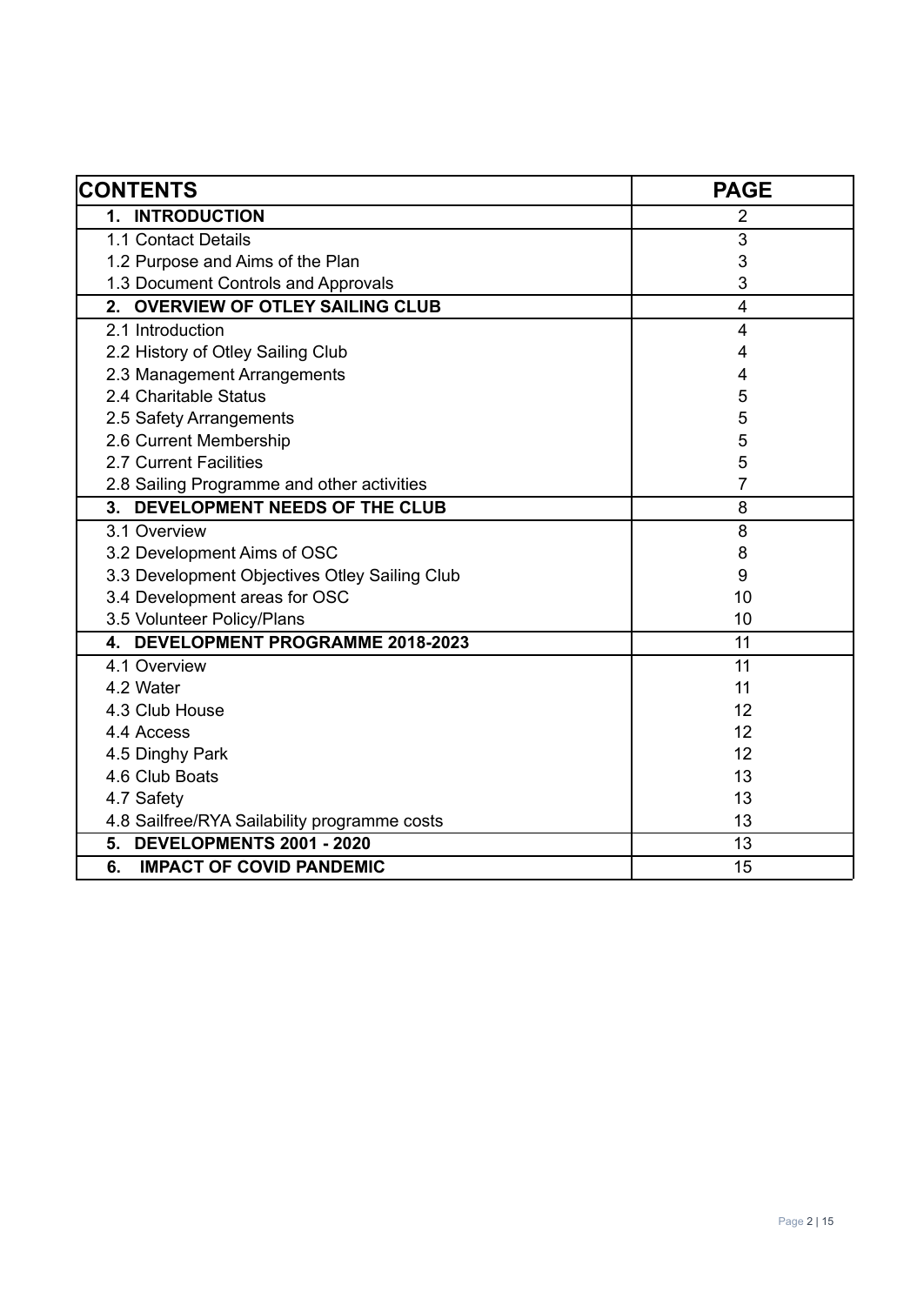# **1. INTRODUCTION**

# **1.1 Contact Details**

For further information on this plan please contact:

| <b>Gill Walton</b> | Commodore, Otley Sailing Club      |
|--------------------|------------------------------------|
| Paul Karran        | Vice Commodore, Otley Sailing Club |

#### **1.2 Purpose and Aims of the Plan**

This plan has been developed and approved by the Committee of Otley Sailing Club, and the purpose is to:

- identify the development needs of Otley Sailing Club Ltd;
- prioritise those needs to enable officers of the club to make investment decisions;
- provide an objective basis for seeking external funding from Sponsors and Grant making bodies making use of the Charitable Status given to us where needed;

The plan aims to:

- support the published aims of Otley Sailing Club, which are contained within the club constitution and rules
- support the current development aims of the Committee, which are published here.

#### **1.3 Document control and approvals - Changes since previous issue**

| November 2009    | <b>First Revision</b>                                        |
|------------------|--------------------------------------------------------------|
| January 2010     | Second Revision added equipment information                  |
| March 2010       | Third Revision membership numbers update for 2009            |
| April 2010       | Fourth Revision minor corrections to Contents page           |
| April 2010       | Fifth Revision update on targets and fundraising fundraising |
| October 2012     | Sixth Revision update on targets and fundraising             |
| <b>July 2015</b> | Seventh Revision update on targets and funding               |
| September 2018   | Eighth Revision - update                                     |
| February 2021    | Ninth Revision - update                                      |
| February 2022    | Tenth Revision - update                                      |

#### *Copyright*

The copyright in this work is vested in Otley Sailing Club and the document is issued in confidence for the purpose only for which it is supplied. It must not be reproduced in whole or in part except under an agreement or with the consent in writing of *Otley Sailing Club and then only on the condition that this notice is included in any such reproduction.*

*© Copyright 2022 Otley Sailing Club. All rights reserved.*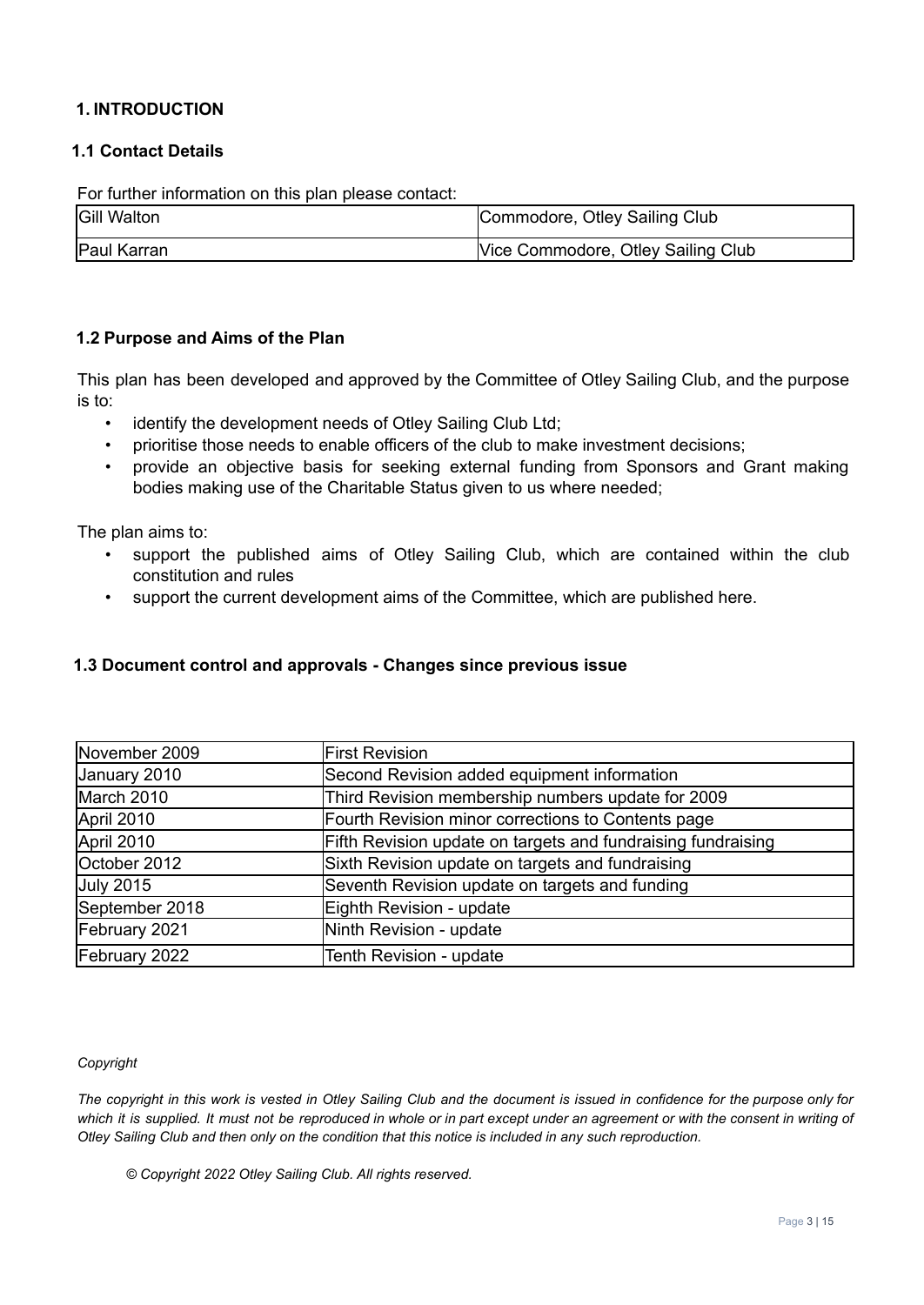# **2. OVERVIEW OF OTLEY SAILING CLUB**

# **2.1 Introduction**

This section provides background information and a brief overview of Otley Sailing Club, in order to establish the context for this Development Plan. It includes:

- the history of Otley Sailing Club;
- management arrangements
- Charitable Status
- safety arrangements;
- overview of current membership;
- overview of Current facilities;
- overview of the current sailing and activities programme.

# **2.2 History of Otley Sailing Club**

Otley Sailing Club was founded in 1959 and is located on Weston Water, 1 mile to the west of the market

town of Otley in West Yorkshire in the Metropolitan District of Leeds.

Otley is a small market town within the northern boundary of the Leeds and the West Yorkshire urban conurbation. The club has a catchment area that includes the cities of Leeds and Bradford as well as West Yorkshire and the southern part of North Yorkshire.

The City of Leeds alone has a population of approximately one million and includes significant Black and Asian communities. In the year 2000, Leeds was ranked 9th in the UK as the most Deprived Local Authority areas in the UK and the inner-city wards of Leeds have been identified as being areas of Significant Deprivation. (Source: Leeds City Council (2000) Leeds Economy Briefing Note, Issue 11: Index of Deprivation). Leeds and West Yorkshire include parts of the former Yorkshire Coalfield, which is an area of particular social and economic deprivation.

Sailing opportunities are very limited in Yorkshire and the former gravel quarry at Otley provides one of only two sailing areas in Leeds. Otley Sailing Club is an RYA Recognised Teaching Establishment (RTE).

It is also the RYA Centre of Excellence for Disability Sailing, and has been awarded the Queen's Award for Volunteering.

# **2.3 Management arrangements**

Otley Sailing Club is a private sports club organised and managed by its members on a volunteer and not for profit basis. The Club elects Officers each year at the Annual General Meeting who are responsible for running the Club through a committee system.

In addition, the Club has a number of committee members, elected or co-opted from the Club membership.

The Club has a number of elected Directors who are entitled to attend committee meetings and whose role is to ensure the Club maintains its founding principles. The Committee meets throughout the year, approximately every 4 weeks and the minutes of the meetings are published on the Club Website.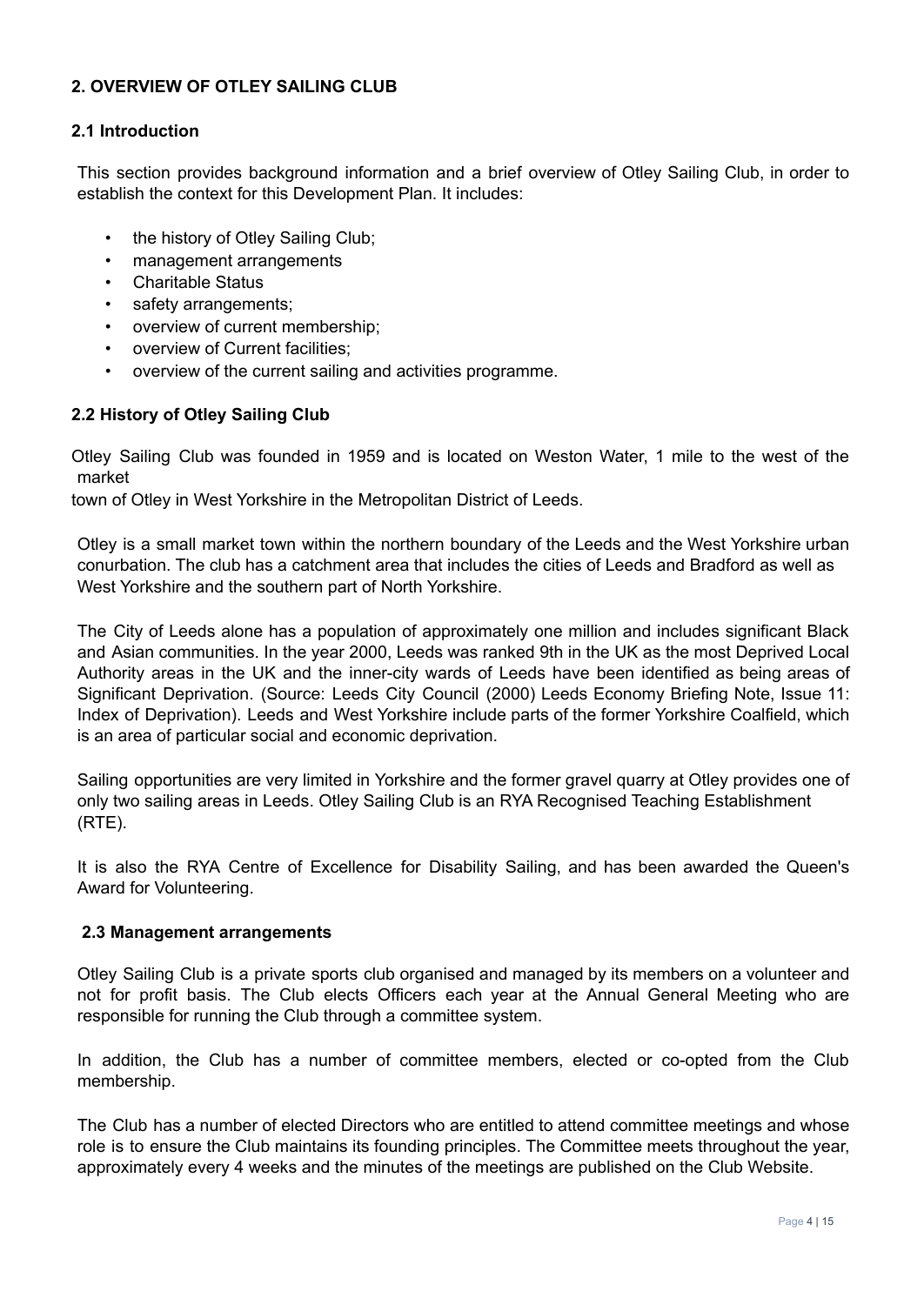## **2.4 Charitable Status**

Otley Sailing Club became a Limited company (Company No. 08998602) in December 2014 this was part of the application process to enable OSC to be a charity.

OSC became a charity in 2015 and has the **Registered Charity Number 1160253**

#### **2.5 Safety arrangements**

Otley Sailing Club has a designated Safety Officer who is responsible for reviewing club safety policies and arrangements. The Club has a comprehensive Safety Manual that is reviewed annually by the training team, which contains the Safety Policy, a copy of which is available for inspection at the club house and available in the club website. All club instructors and assistant instructors are required to sign a declaration that they have read the Manual and will abide by the procedures. The Safety Officer undertakes an annual safety audit of the club and the results and recommendations are reported to the Committee for action.

#### **2.6 Current Membership**

The Club has categories of membership, with a progressive fee rate for each class of membership. The membership numbers for 2021 are as follows:

| Category       |     |
|----------------|-----|
| Family         | 170 |
| Couple         | 32  |
| Single         | 102 |
| <b>Student</b> | 1   |
| Life/honorary  | 15  |
| Corporate      | 7   |
| Volunteer      | 26  |
| <b>TOTAL</b>   | 353 |

#### **2.7 Current Facilities**

The Club facilities include the clubhouse, dinghy-park, jetties, access road, lake, club boats and ancillary equipment.

## **The Clubhouse***.*

The Clubhouse was built by Club members in the early 1980s. It includes a large club room with kitchen area, seating area and lounge. There is a separate porta cabin set aside for training purposes. There is a separate storage room for sails and sailing equipment. There is also a garage for storage of grounds maintenance and boat repair equipment.

The Club house has had a major improvement to the changing rooms and corridors, this includes a new wet room with hoist and heated hand dryer, blown air heating, toilet and shower, the ladies and gents changing room have benefitted from a new non-slip floor and benches. The work was funded by the Lottery Funded Sport England Inspired Facilities grant of £38,246 and matched with £10,000 from our own funds. The main club house area has been improved by new flooring and new furniture, paid for by club funds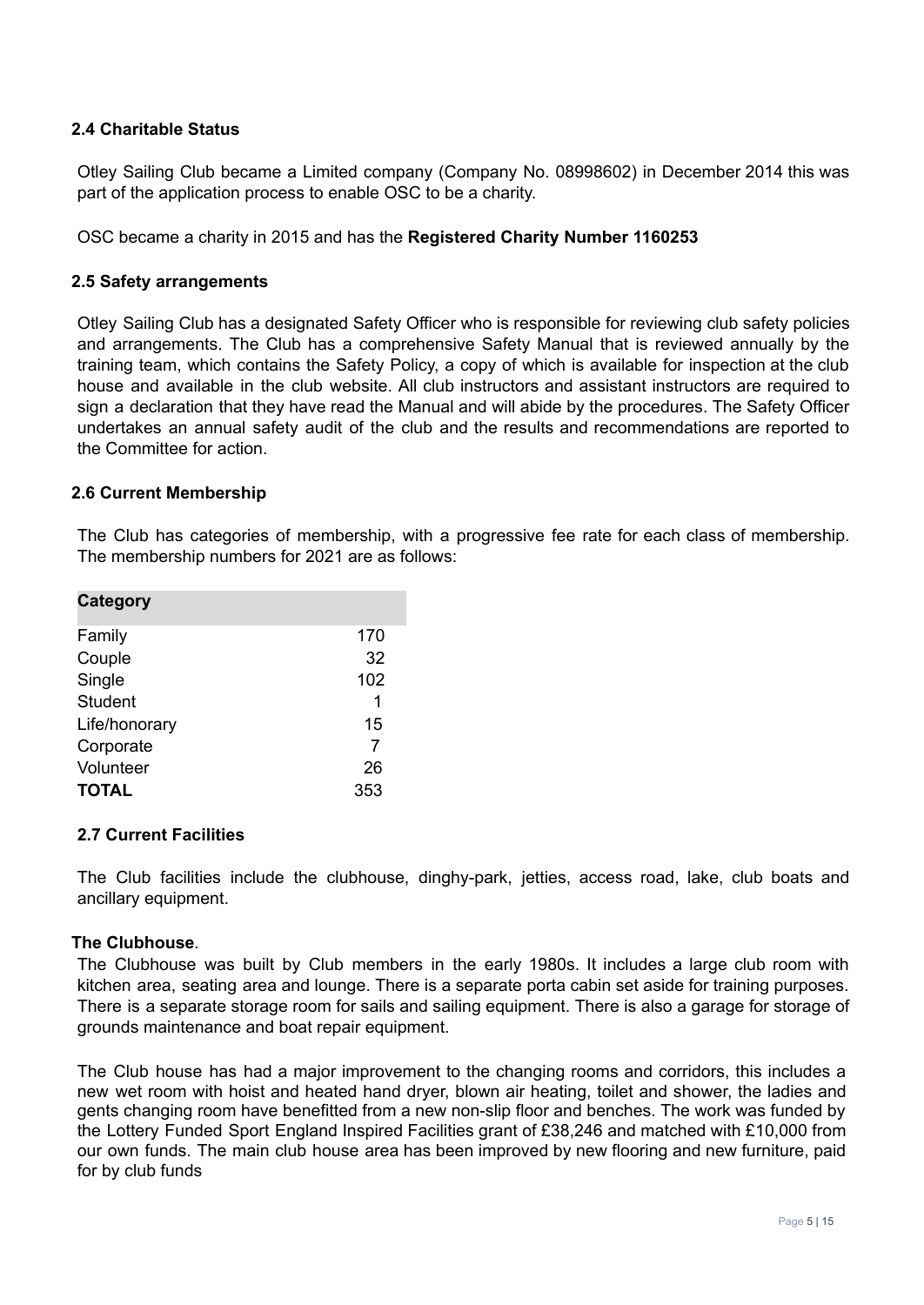# **The Dinghy Park and access**

There is a large dinghy park that is available for Club members to use and store their sailing dinghies. Additional kayak racks have been installed to support the growing number of kayak and paddle boarding members.

The Inspired facilities grant also enabled ground work to be completed to improve wheelchair access to the club by a new concrete path, along with gabions being dug in to the shoreline to secure the front aspect to the waterfront a new gate was purchased by the club for wheelchair access

#### **Access Road**

The Club is accessed by a private track that runs from Otley Bridge, along the banks of the River Wharfe. Nearly 1km of the access track has been upgraded to provide a smooth surface as it was very rough with potholes. The road reinstatement cost £25,000 in 2017 and was paid for from club funds which had been saved over a number of years.

#### **Jetties**

There are two concrete slipways, one of which leads onto a floating T shaped pontoon. There is a further floating jetty that is used for stationing the safety boats. In addition, a small concrete jetty is fitted with a crane and winch for allowing disabled access into sailing boats.

#### **The lake**

The Club rents the use of Weston Water, which is a former Sand and Gravel Quarry and is also a designated nature area. Weston Water is leased from the Weston Estate. The Club agreed terms with the Estate, for a twenty-five-year lease commencing July 2007, and has recently negotiated a 50-year lease. The Club owns and maintains its clubhouse and facilities

#### **The Club boats**

The Club owns a number of sailing dinghies, some of which are available for hire by Club members and for use by existing corporate partnerships with local schools and residential homes. These include:

- 3 x Comet Trio sailing dinghies four-person training boat
- $3 \times$  Access sailing dinghies 6' 1 person disability boats
- 8 x Access 303 sailing dinghies 10' 2-person disability boats
- 5 x Pico sailing dinghies 12' single general purpose and training boats
- 1 x Hartley 15 four-person training boat
- 4x Toppers
- 1x RS Feva
- 3x Hartley 12.2s
- 1x Laser
- Rowing boat for access to the island and powerboats

In addition, the Club has two safety boats, which are used both for powerboat training and safety duties during racing and training events, they include:

- 17' Highfield Rigid Inflatable Boat (RIB) acquired 2017
- 18' Pioner disabled access safety boat

#### **Equipment**

The Club has the following equipment:

- 40 adult buoyancy aids (good condition);
- 30 children's buoyancy aids (good condition);
- 6 inflatable buoyancy aids (good condition).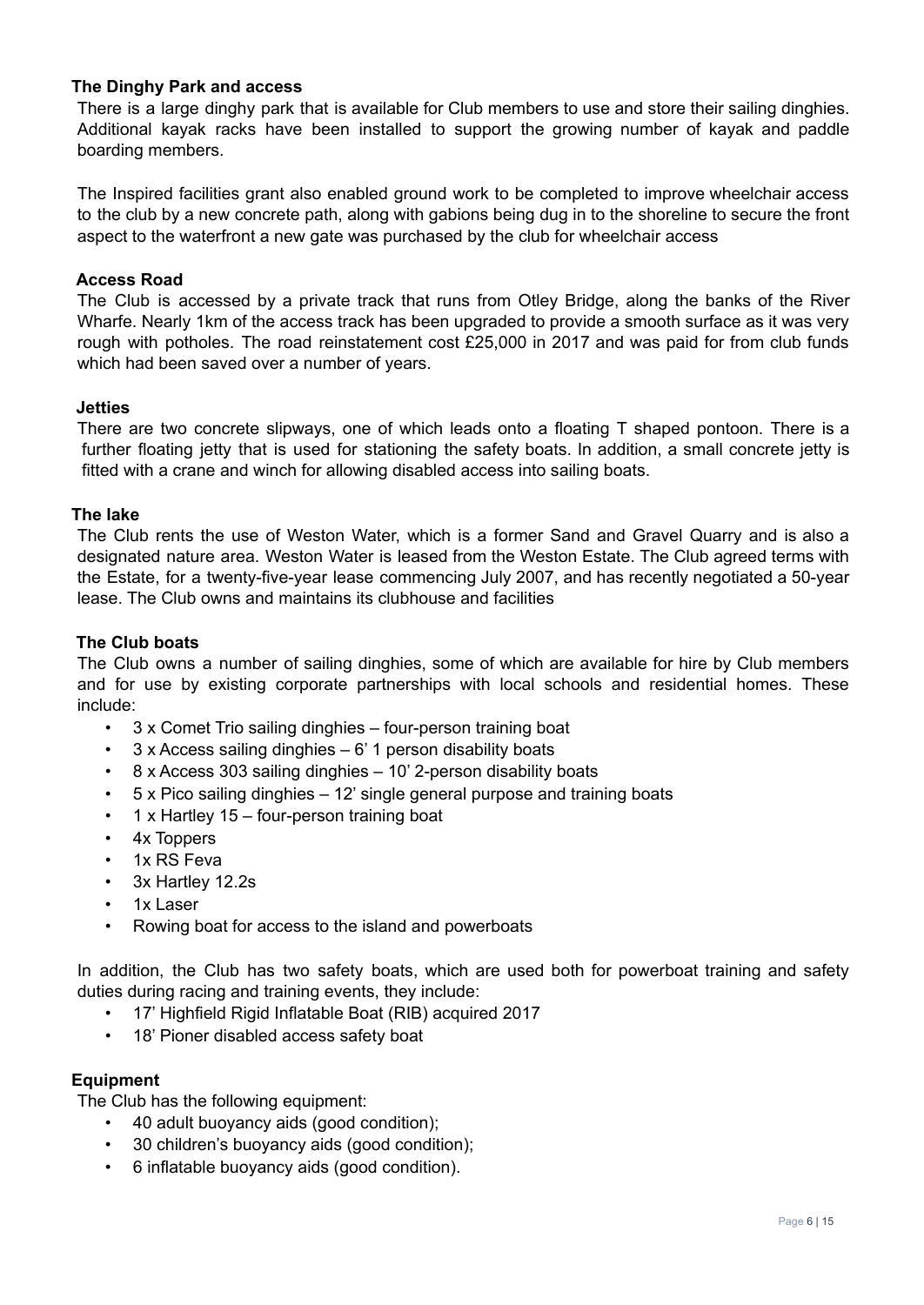#### **2.8 Sailing Programme and other activities Racing**

# The Club has an annual programme of dinghy racing which is organised by the Sailing Secretary. Races are organised on most Sundays during the sailing season and Wednesday evenings in spring and summer.

In addition, the club has organised disabled sailing sessions every Monday, Tuesday, Wednesday and Thursday from April to Late October. With occasional Saturdays during the season. These sessions can include racing as well as training.

# **Family and guest activities**

Otley Sailing Club organises a regular programme of sailing and social activities for members and their guests. This programme includes:

- Occasional family days during the Summer
- Regatta day
- Junior Sailing week, summer holidays
- RYA youth training
- Bonfire-Night party
- Improver sailing sessions, racing/spinnaker
- Taster Sessions for both able bodied and disabled groups
- Social events and trips to other sailing venues (i.e.: Bridlington and Ullswater/Coniston)
- Paddle board taster days

#### **Training**

Training is organised by the Flag Officer Training and Sailing Principal. Otley Sailing Club is an RYA recognised teaching establishment (RTE). As a result, an RYA Coach will inspect the club on an annual basis to ensure that the teaching arrangements and Club facilities are maintained to a suitable standard. The Club organises a regular teaching programme that is undertaken by qualified Club members on a voluntary basis. The training is available to both the general public and Club members for a modest fee and courses include:

- RYA Level 1 & 2 beginners dinghy courses
- RYA Youth Sailing Scheme
- RYA Powerboat Level 1 & 2 Courses
- RYA Safety boat courses held according to demand or Club needs
- RYA first aid course held according to demand
- RYA specialist advanced sailing courses organised according to demand
- Beginner's refresher courses
- Assistant Instructor Training according to demand
- Adult refreshers/improvement sessions
- Safety Crew Course developed at OSC

# **Sailfree - Sailing for All Programme (RYA Sailability)**

OSC has a regular programme of activities under the name of Sailfree (RYA Sailability). We run sailing days 4 days a week in school term time, providing a programme of events for young people, mainly from specialist independent learning centres (SILC schools). We are focused on providing a high quality sailing experience for young people with complex disabilities and other interested groups. We also run occasional one off events for other charities and organisations, particularly those focused on disadvantaged, disabled and other youth groups.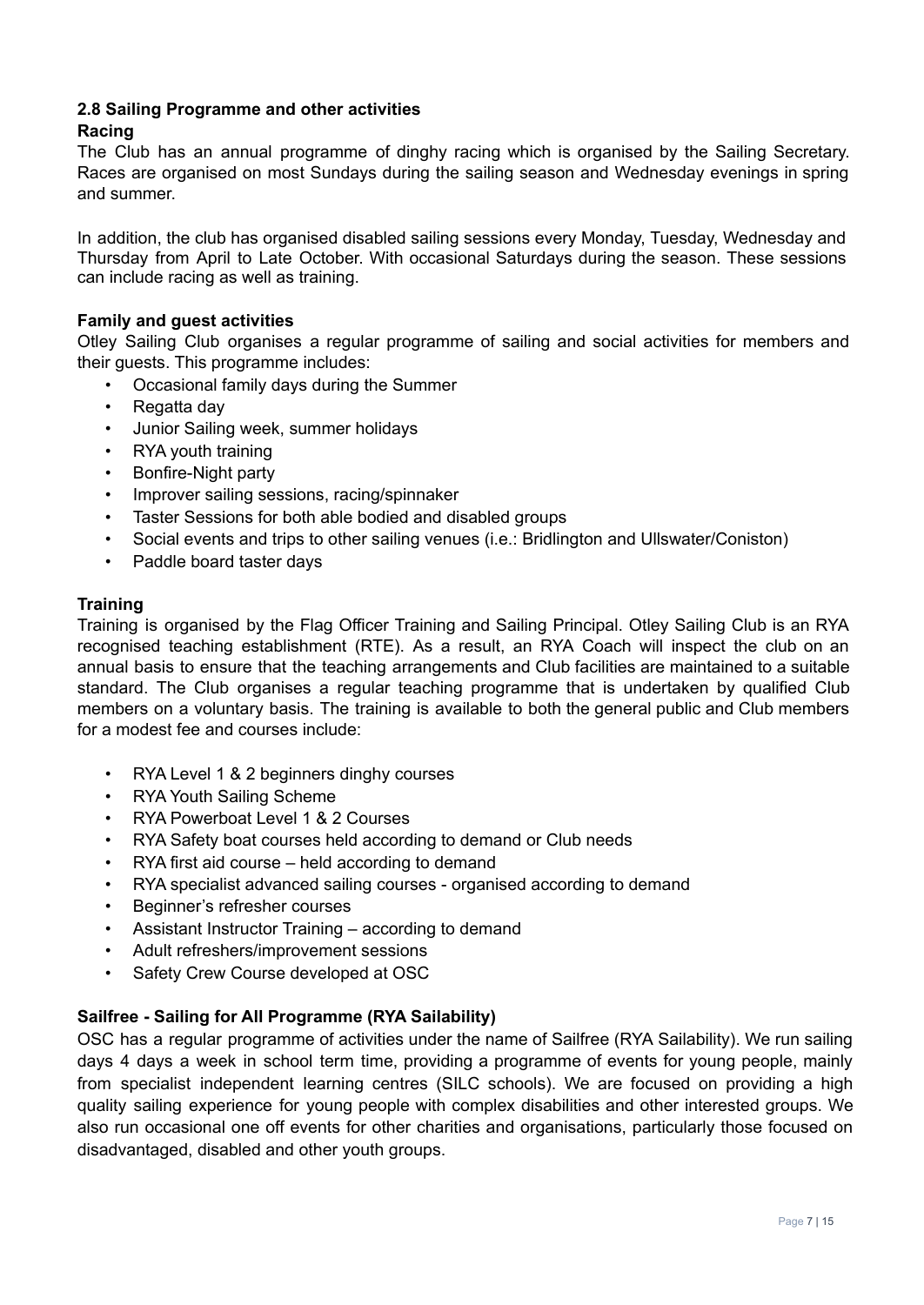The RYA has recognised the work and standards of the Club in the programme with an award of 'Centre of Excellence' for Disabled Sailing.

The club was awarded the Queens Award for Voluntary Service in June 2012.

The club has received the Duke of York Community Initiative Award twice, in 2013 and again in 2019. Sailfree activities are organised by club members on a voluntary basis, using paid Senior Instructors, and the recent programme of events includes.

Regular Monday, Tuesday, Wednesday and Thursday sessions (with complex learning disabilities)

- John Jamieson SILC
- Hollybank Trust- Residential Unit
- Green Meadows School
- HFT Bradford
- High Park School

#### **Other user groups**

The Club promotes the use of its facilities for appropriate non-powered water-based activities, provided they achieve corporate membership. This currently includes open water swimming to groups such as:

- The Leeds/Bradford Triathlon Club
- **Life Guards**
- British Triathlon Federation, Leeds Triathlon Centre, Triathlon Performance & Development Squad
- Team Brownlee

#### **3. DEVELOPMENT NEEDS OF THE CLUB**

#### **3.1 Overview**

The scope of the development Plan does include some planned and programmed maintenance of facilities, but does not include regular maintenance of the Club's facilities, which are the responsibility of the nominated officers and funded from subscriptions.

The following section details the Club's Development Programme for the period 2022-2027. The previous Development Plan for 2012 - 2017 has been reviewed and it was agreed by the OSC Committee in September 2017 that it should be updated for the next five years. Accordingly, a subcommittee was formed to undertake this exercise.

This section of the plan identifies the club's development aims. From this are derived the Club's current development objectives and finally the areas where investment will be used to meet these aims and objectives.

#### **3.2 Development Aims of OSC**

The facilities at Otley Sailing Club are in constant use, and require planned and programmed maintenance, renewal and appropriate expansion. The development aims of the club are to: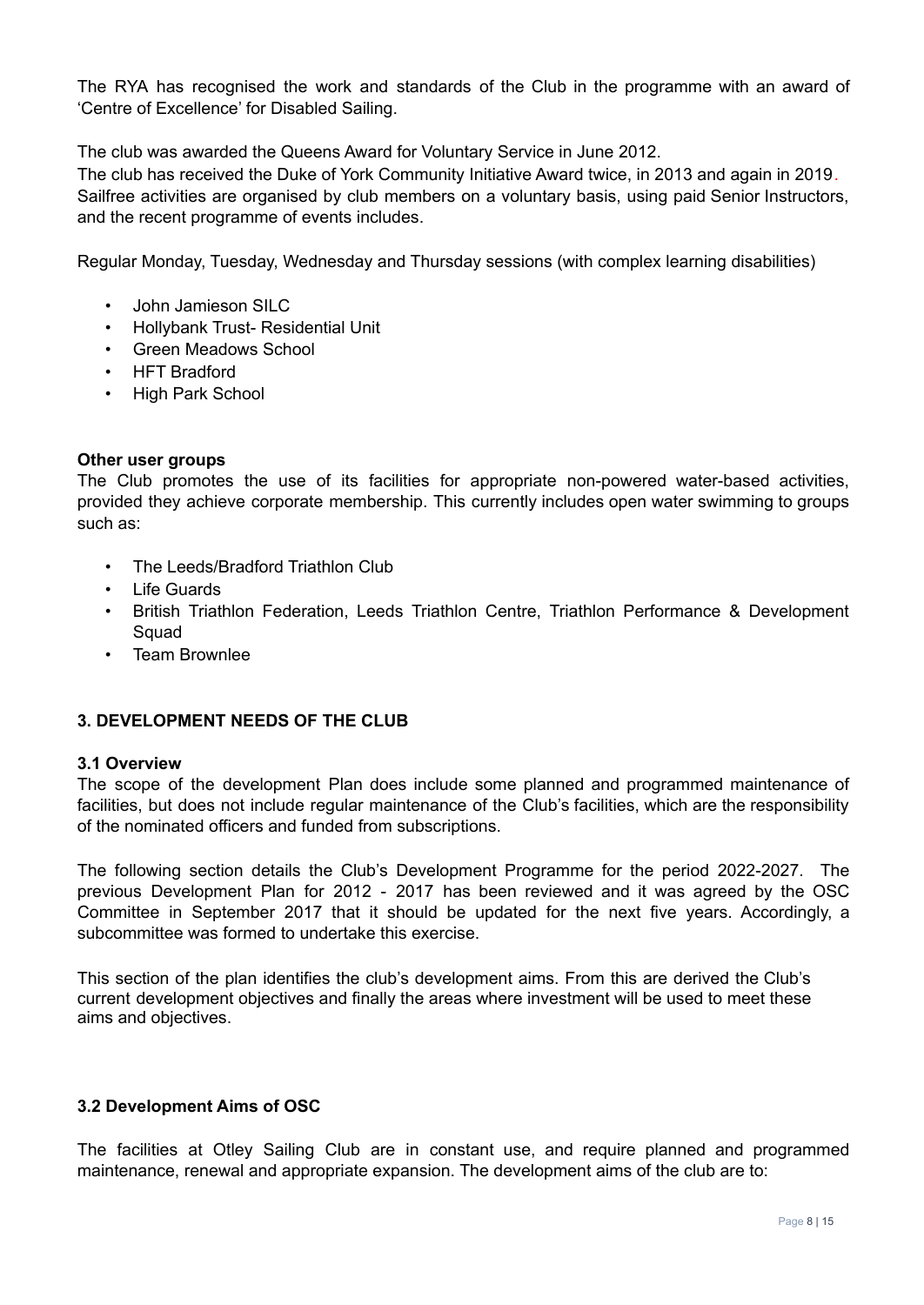- Support and sustain the Club's current programme of activities,
- Develop appropriate new activities;
- Retain and encourage new members.
- Increase the number of Senior Dinghy Instructors, Dinghy Instructors and Assistant Dinghy Instructors and also Powerboat Instructors to support new members/training needs
- Increase the number of volunteers
- Encourage the use of the water for kayaking and paddle boarding

# **3.3 Development objectives Otley Sailing Club**

In order to ensure the future of the club, and improve the sustainability of the club and its activities, a clear plan for future development is required. All members must have a clear vision for the future of the club, and this development plan is instrumental in ensuring this vision is available and is communicated to all members.

The current development objectives of Otley Sailing Club between 2022 and 2027 are to:

- 1. Sustain the viability of Otley Sailing Club in terms of finance, facilities and *Active Membership*;
- 2. Promote sailing to *all members* of the community and present a positive image of sailing;
- 3. Meet the objectives of local and national stakeholders in promoting: grassroots sport, healthy lifestyles and personal fitness;
- 4. Increase full Club membership to over 250;
- 5. Increase *Active Membership* so that we achieve an average of 20 sailing dinghies on the water each Sunday during the sailing season;
- 6. Increase the number of *Active Membership over 40* Those club members who sail or take part in other water-based activities at OSC at least 10 times per year;
- 7. Increase the average participants in Club races to +15 boats;
- 8. Continue to offer sailing opportunities to at least 7 outside groups and schools, totalling over 1,250 individual sessions each year;
- 9. Maintain RYA RTE status and offer a programme of training courses that: support Club aims, train at least 30 individuals per annum and seek to recruit at least 20% of new trainees as *Active Members*;
- 10. Offer quality and value for money facilities to Club members and visitors to encourage *Active Membership*;
- 11. Maintain Sailability Centre of Excellence status and maintain our status as a leader in the field of sailing for the disabled;
- 12. Maintain high standards of safety and safety facilities to all Club members and visitors;
- 13. Develop links and a programme of activities with other organisations and clubs with similar aims.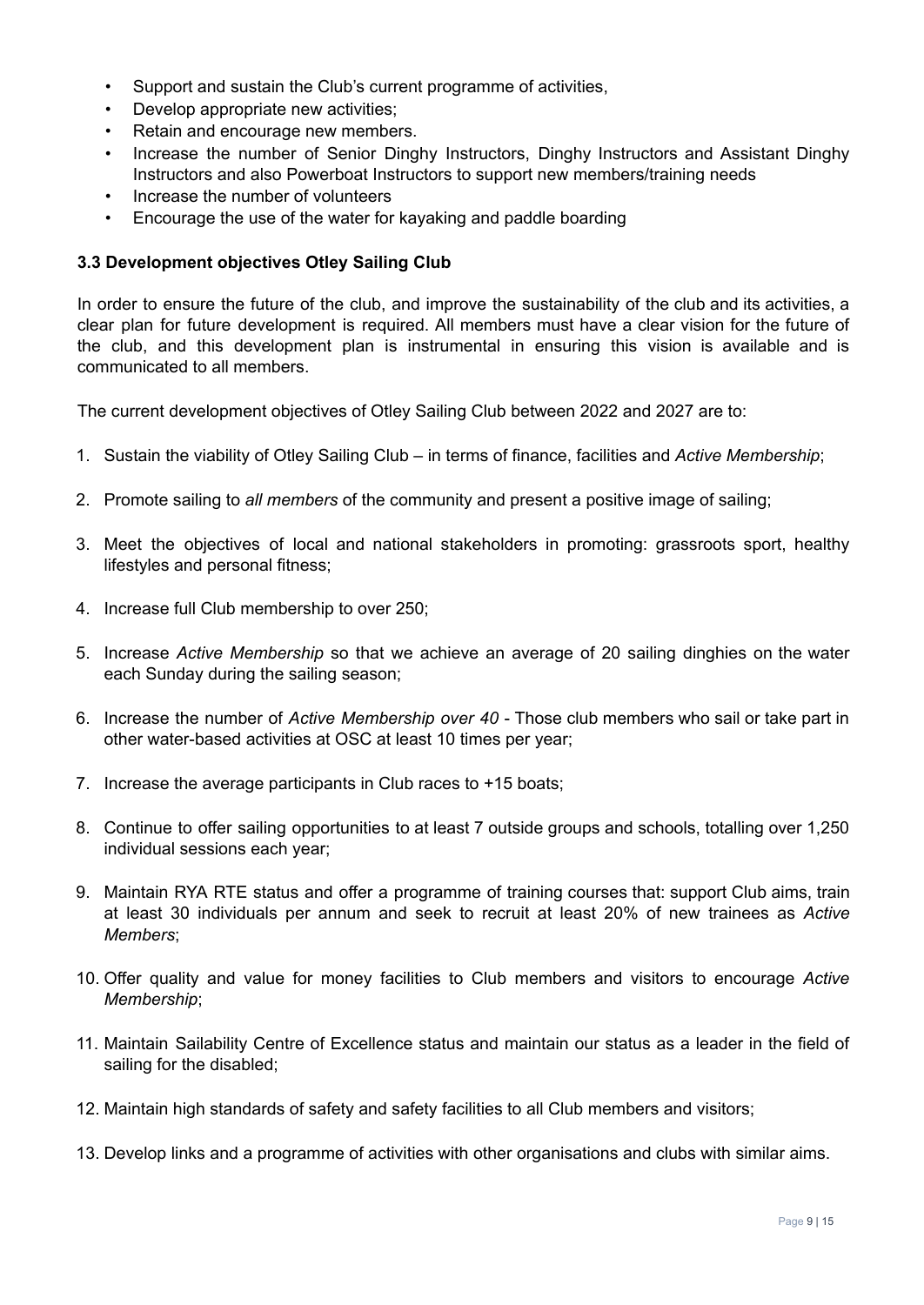14. To develop the diversification of the club by encouraging the use of the facilities for kayaking and paddle boarding. The club will continue to support its open water swimming corporate members.

Each of these aims will be the collective responsibility of the Committee to achieve.

The aims will be monitored throughout the year through committee meetings and will be reported at the AGM.

## **3.4 Development Areas for OSC**

The following section identifies the areas that require development at Otley Sailing Club in order to support the current aims. This section focuses on those areas that required financial investment and excludes regular activities, such as the Sailing Programme and Training Programme, which are managed by the Committee through other means. The priorities include:

- Water- Maintain the lake and provide good safe access to pontoons.
- Club House To continue to refurbish and increase the standard of facilities for all members and disabled;
- Access To improve and secure access to the Clubhouse and facilities and to improve the existing DDA (Disability Discrimination Act) compliance, for all types of disabled users;
- Dinghy Park- To provide secure dinghy storage and maximise available space for boat storage by increasing the area;
- Club Boats To maintain a modern and appropriate fleet of sailing dinghies to encourage *Active Membership* and support the training and activity programmes;
- Safety To meet all safety regulations and the commitments in the Club Safety Policy and Manual and to maintain a reliable fleet of safety boats to meet the safety needs of the club and support powerboat training programme.

#### **3.5 Volunteer Policy/Plan:**

Otley Sailing Club values the contribution that volunteers can make to our organisation.

Otley Sailing Club recognises that volunteering is a two-way process that provides us with the benefits of the skills, experience and enthusiasm that volunteers bring and provides volunteers with opportunities to further enhance or develop skills, gain experience of new working environments and gain personal benefits and satisfaction from the volunteering experience. We are committed to managing and supporting volunteers in a way that ensures that the needs of both parties are met, as far as our capacity reasonably allows.

Otley Sailing Club strives to create a diverse and inclusive organisation; we are therefore committed to ensuring equality of access to high quality volunteer opportunities and equality of treatment for our volunteers in all our policies and practices.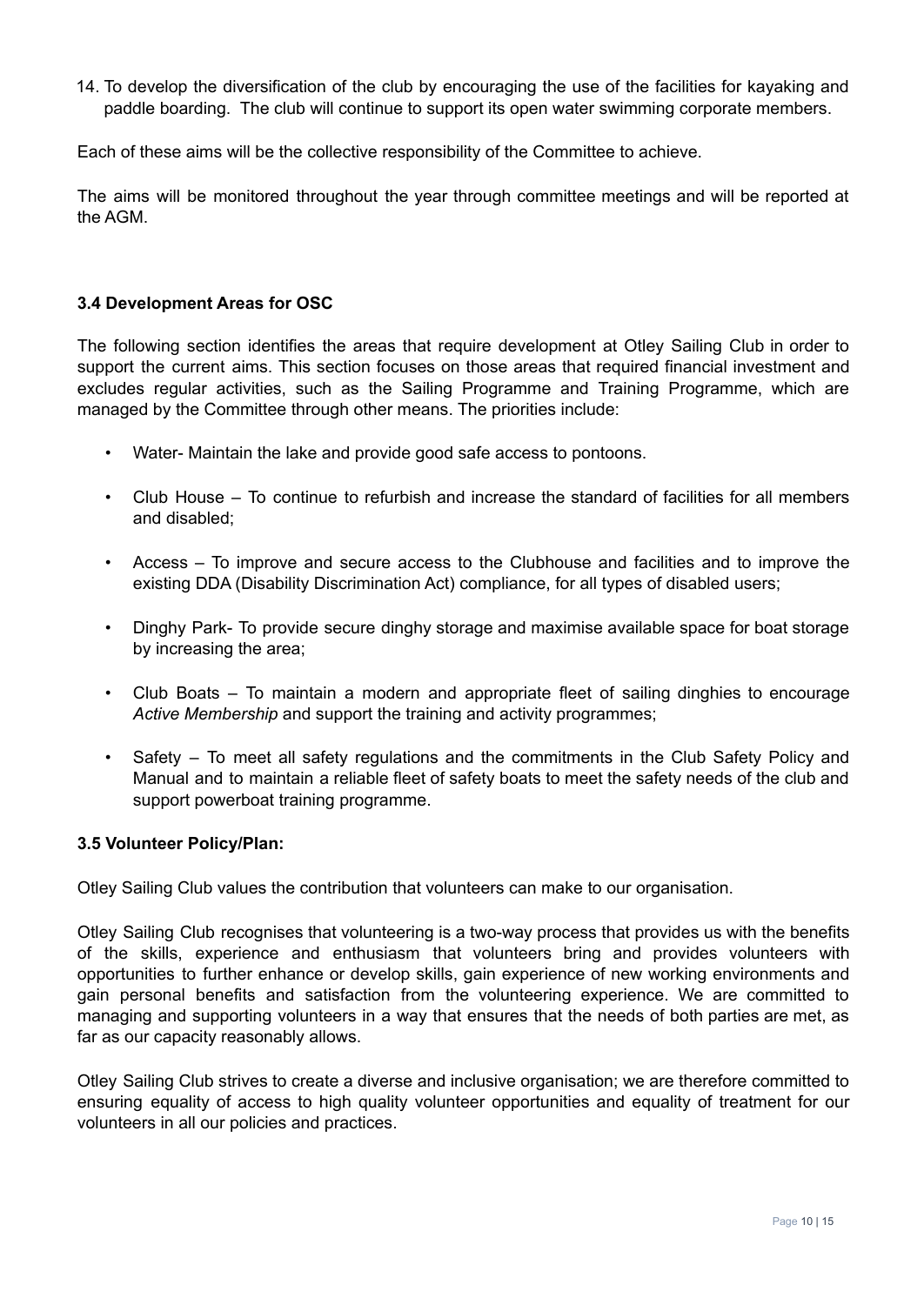Otley Sailing Club recognises four principal fundamentals to volunteering as set out below. As the Club's aim is to attract the target number of volunteers denoted in this development plan, the Club and its Committee will at all times be cognitive of these principles:

**Choice** – volunteering must be a choice freely made by each individual. Freedom to volunteer implies freedom not to become involved.

**Diversity** – volunteering should be open to all, no matter what their background, race, colour, nationality, religion, ethnic or national origins, age, gender, marital/partnership status, sexual orientation or disability.

**Mutual Benefit** – volunteers offer their contribution and skills unwaged but should benefit in other ways in return for their contribution. Giving time voluntarily must be recognised as establishing a reciprocal relationship in which the volunteer also benefits and feels that his or her contribution is personally fulfilling.

**Recognition** – explicit recognition that valuing the contribution of volunteers is fundamental to a fair relationship between volunteers and Otley Sailing Club. To support the Club's growth to 250 members and its commitment to the wider community Otley Sailing Club aims to recruit a minimum of 10 volunteers each year.

#### **4. DEVELOPMENT PROGRAMME 2022 - 2027**

#### **4.1 Overview**

The following section examines each area of the Club's facilities and identifies the development needs over the next 5-year period in order to support the development aims and objectives of the Club.

All of these initiatives represent the development priorities of the Club, which together form our Development Programme that the club will seek to implement over the five years between 2022 and 2027.

#### **4.2 Water**

There is a continuing requirement to secure the effective management of the water to maintain its viability for sailing and other water-sports - i.e. controlling water weed and bank-side vegetationparticularly trees. These activities are planned maintenance and therefore fall outside the scope of this development plan, however consideration should be given, if required, to a one-off cost to pay a contractor to remove young tree growth around the edge of the lake and on the island as if left unchecked could lead to a deterioration of sailing conditions.

#### **4.3 Club House**

The clubhouse was built and is maintained by club members- however development items are required to sustain the viability of the clubhouse facilities.

|   | Ret | $\sim$ |   |
|---|-----|--------|---|
| . |     |        | . |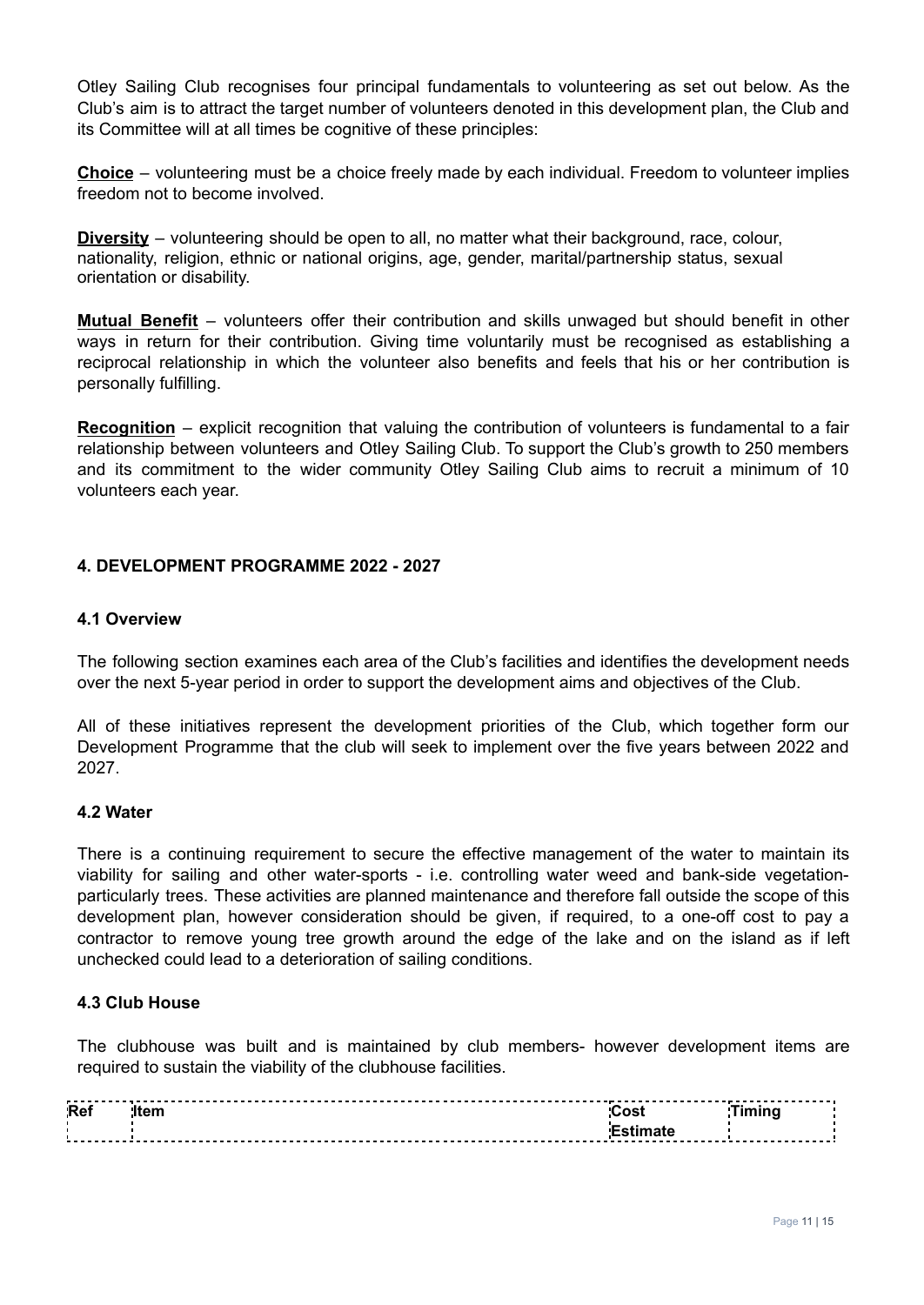| 4.3.1 | 'Upgrade the outside of the club house - Paint / render the exterior £6.0k |      | $-2025$ |
|-------|----------------------------------------------------------------------------|------|---------|
|       | walls & garage                                                             |      |         |
|       |                                                                            |      |         |
| 4.3.2 | Legionella remedial works                                                  | £200 | 2022    |
|       | Further minor adjustments required to systems and club to re visit         |      |         |
|       | risk assessment in house                                                   |      |         |

# **4.4 Access**

| <b>Ref</b> | ltem:                                                                                                  | Cost<br>Estimate | :Timina |
|------------|--------------------------------------------------------------------------------------------------------|------------------|---------|
| 4.4.21     | Renewal of southern slipway to increase accessibility and reduce£10.0k<br>gradient - using club funds. |                  | 2024    |

# **4.5 Dinghy Park**

| <b>Ref</b> | <b>Item</b>                                                                                                                                     | Cost            | Timing  |  |
|------------|-------------------------------------------------------------------------------------------------------------------------------------------------|-----------------|---------|--|
|            |                                                                                                                                                 | <b>Estimate</b> |         |  |
| 4.5.1      | Dinghy Park Resurfacing<br>Refurbish the Dinghy Park with an all-weather low maintenance<br>surface (e.g.: concrete).<br>Undertake in 3 phases. | £10k            | 2024/25 |  |

# **4.6 Boats**

| Ref   | <b>Item</b>                                                                    | <b>Cost</b><br><b>Estimate</b> | <b>Timing</b> |
|-------|--------------------------------------------------------------------------------|--------------------------------|---------------|
| 4.6.1 | <b>Replace Pioneer</b>                                                         | £28k<br>Grant2024<br>funding   |               |
| 4.6.2 | 2 x Access Dinghies                                                            | £15k                           | 2023          |
| 4.6.3 | 2 x Large double hander boats for training e.g. rotomoulded Hartley £7k<br>'15 |                                | 2024          |
| 4.6.4 | 2xLaser Picos - second hand                                                    | £2k                            | 2022          |

# **4.7 Safety**

| <b>Ref</b> | <b>Item</b>                                                                                                                     | <b>Cost</b><br><b>Estimate</b> | <b>Timing</b> |
|------------|---------------------------------------------------------------------------------------------------------------------------------|--------------------------------|---------------|
| 4.7.1      | Improve and resurface patio and reconstruct steps to powerboat $£36k$<br>pontoon with creation of safe landing stage to pontoon |                                | 2022          |
| 4.7.2      | Improve access for wheelchair users from the emergency exit by £4,000<br>constructing a ramp instead of current steps           |                                | 2022          |
| 4.7.3      | Waterside Fence and Handrail                                                                                                    | £7.5k                          | 2022          |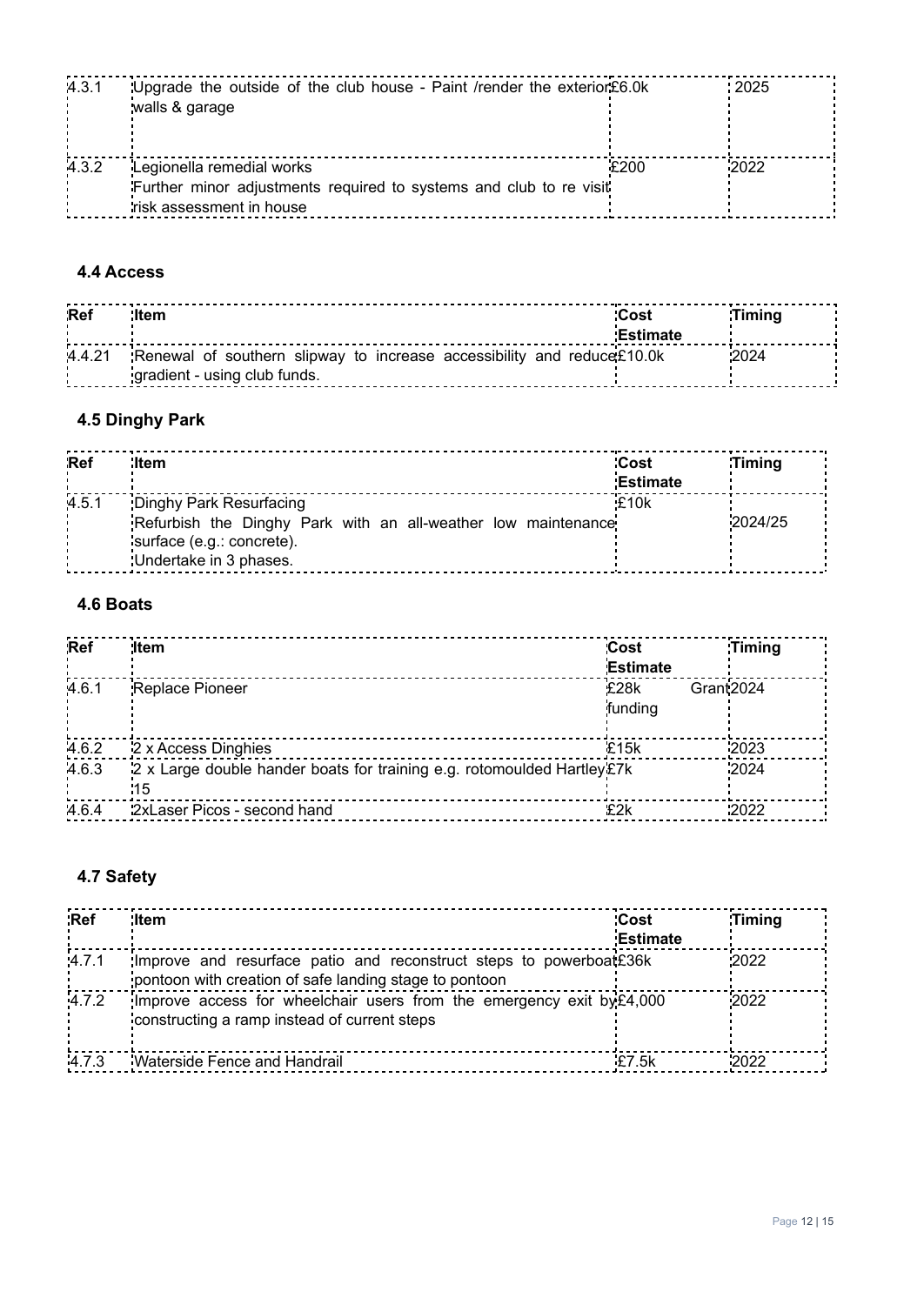# **4.8 Sailfree**

| : Ref | Item                                                                                       | : Cost          | Timing |
|-------|--------------------------------------------------------------------------------------------|-----------------|--------|
|       |                                                                                            | <b>Estimate</b> |        |
|       | : 4.8.1 : Establish an agreed sustainable financing plan to pay Senior: £6.4k p/a : annual |                 |        |
|       | Instructors (SIs) to oversee Tuesday and Thursday Sailfree!                                |                 |        |
|       | sessions. This is likely to be from a combination of club funds,                           |                 |        |
|       | income from training and grant funding.                                                    |                 |        |

# **5. Developments 2001-2021**

In recent years, OSC has been successful in securing over £300,000 of development into the club through a combination of volunteer effort, club funds, sponsorship and grant aid, as summarised below. This approach will continue to be used to fund the development programme.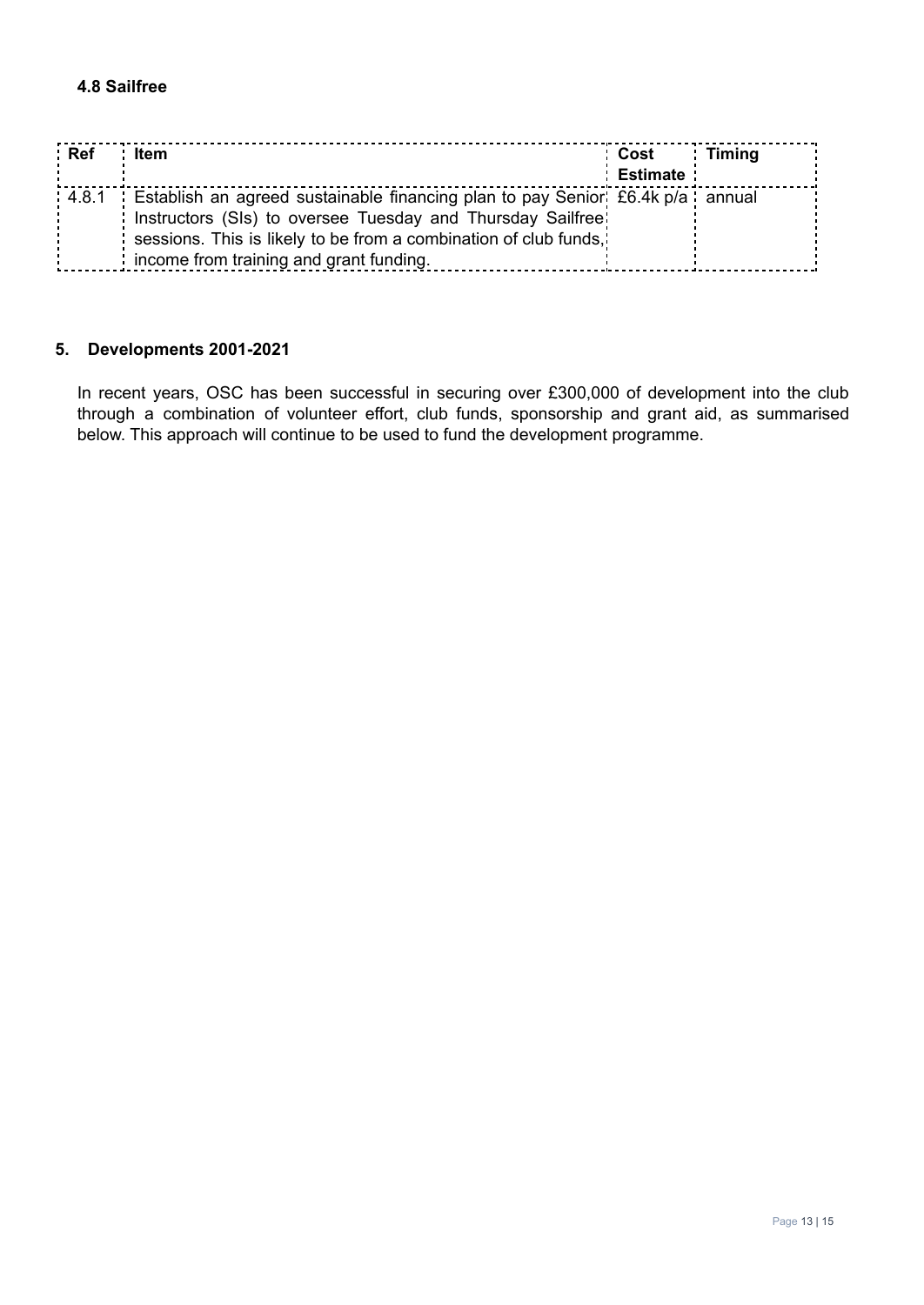|      | <b>Completed Developments Items</b>                                                       |                                                        |  |  |
|------|-------------------------------------------------------------------------------------------|--------------------------------------------------------|--|--|
| 2021 | New Fire doors                                                                            | £<br>928 Donation from LTSB                            |  |  |
| 2021 | New window units for club house                                                           | £<br>620 Club funds                                    |  |  |
| 2021 | Pump for Genny house                                                                      | £<br>511 Club funds                                    |  |  |
| 2021 | Pontoon replacement                                                                       | 14,114 Club funds<br>£                                 |  |  |
| 2021 | Picnic tables                                                                             | 1,296 Club funds<br>£                                  |  |  |
| 2021 | Comet sails - 2 set                                                                       | £<br>990 Club funds                                    |  |  |
| 2021 | Kayak racking                                                                             | 294 Club funds<br>£                                    |  |  |
| 2020 | Comet sails - 1 set                                                                       | £<br>495 Club funds                                    |  |  |
| 2020 | Chairs for clubhouse                                                                      | 410 Club funds<br>£                                    |  |  |
| 2020 | Kayak racking                                                                             | 274 Club funds<br>£                                    |  |  |
| 2020 | Car park repairs                                                                          | £<br>918 Club funds                                    |  |  |
| 2019 | Genny house racking                                                                       | £<br>520 Club funds                                    |  |  |
| 2019 | Water Boiler for kitchen                                                                  | £<br>370 Club funds                                    |  |  |
| 2019 | Hartley 15 training boat                                                                  | 6.672 Club funds<br>£                                  |  |  |
| 2019 | Honda Brush cutter                                                                        | £<br>295 Club funds                                    |  |  |
| 2019 | 2 Under counter fridges                                                                   | 298 Club funds<br>£                                    |  |  |
| 2019 | Flail Mower                                                                               | 1,600 Club funds<br>£                                  |  |  |
| 2019 | Apex Club Radios                                                                          | £<br>1,395 Club funds                                  |  |  |
| 2019 | Clubhouse flooring                                                                        | £<br>3,834 Club funds                                  |  |  |
| 2018 | Picnic tables                                                                             | £<br>240 Club funds                                    |  |  |
| 2018 | Heater in Clubhouse                                                                       | 1.117 Club funds<br>£                                  |  |  |
| 2018 | Laser 1 club boat                                                                         | £<br>800 Club funds                                    |  |  |
| 2018 | Folding Suitcase Wheelchair Access Ramp                                                   | £<br>135 Funded by Citrefine International Ltd         |  |  |
| 2018 | Purchase of 2 Access Dinghies                                                             | 14,000 Funded by a private sponsor<br>£                |  |  |
| 2018 | Buoyancy Aids and Spray tops                                                              | 1,000 Andrew Simpson Sailing Foundation<br>£           |  |  |
| 2017 | Purchase of new Highfield RIB with Honda engine                                           | 16,340 Funded by £10,000 donation and Club Funds<br>£  |  |  |
| 2017 | ∣New buoyancy aids                                                                        | £<br>500 Grant from Leeds Sports Federation            |  |  |
| 2017 | Resurfacing of unpaved section of the road                                                | 25,591 Club Funds<br>£                                 |  |  |
| 2016 | New training room (portacabin), ground preparation and fit out                            | 10,286 £10,000 funded by a private sponsor<br>£        |  |  |
| 2016 | Purchase of 3 Hartley 12 double hander training boats                                     | 11,230 £10,000 Sport England Grant & club funds<br>£   |  |  |
| 2015 | New engine for the Pioneer                                                                | £<br>6,800 Club funds                                  |  |  |
| 2015 | Facilities upgrade - wet room /hoist/flooring/doors/path/internal                         | £ 44,333 £37,883 Sport England Grant, & club funds     |  |  |
|      | doors/changing room benches/shoreline built up with bastions                              |                                                        |  |  |
| 2015 | Wheel chair access gate                                                                   | £<br>474 Club Funds                                    |  |  |
| 2014 | Access 303 boat                                                                           | £<br>6,312                                             |  |  |
| 2014 | Concreting Shore line banking PHASE 2                                                     | £<br>1,200 Club Funds & Volunteers                     |  |  |
| 2014 | Second hand RS Feva dinghy to promote youth sailing as part of the<br>RYA pathway program | £<br>3,450 Club Funds                                  |  |  |
| 2013 | Second hand displacement boat                                                             | £<br>3,200 Club Funds                                  |  |  |
| 2013 | Concreting Shore line banking PHASE 1                                                     | 1,100 Club Funds & Volunteers<br>£                     |  |  |
| 2012 | New Engine for pioneer                                                                    | £<br>7,500 Donation                                    |  |  |
| 2011 | Refurbishment of Kitchen                                                                  | £<br>6,000 Club Funds & Volunteers                     |  |  |
| 2011 | New Comet Trio                                                                            | 6,500 Club Funds                                       |  |  |
| 2010 | Resurfaced majority of road                                                               | 8,000 Club Funds<br>£                                  |  |  |
| 2010 | Provision of new treatment plant (sewerage)                                               | 13,000 Club Funds<br>£                                 |  |  |
| 2009 | Comet Trio with Road Trolley                                                              | £<br>7,650 Sponsorship                                 |  |  |
| 2009 | Access Dinghy                                                                             | £<br>5,000                                             |  |  |
| 2008 | Comet Trio                                                                                | £<br>7,500 Sponsorship                                 |  |  |
|      | Complete refit of all changing rooms and showers                                          | Club Funds & Volunteers                                |  |  |
|      | New RIB Hull                                                                              | £<br>6,000 Sponsorship                                 |  |  |
| 2006 | Access Dinghy                                                                             | 5,000 Sponsorship<br>£                                 |  |  |
|      | Pioneer Drop Front Rescue Boat                                                            | £<br>12,000 Sponsorship                                |  |  |
| 2004 | Refurbishment of Showers                                                                  | 3,250 Club Funds & Volunteers<br>£                     |  |  |
| 2004 | Purchase of new 50hp engine for RIB Safety Boat.                                          | £<br>4,500 Club Funds                                  |  |  |
| 2004 | Access 3 Sailing Dinghy for disabled use.                                                 | 3,000 Sponsorship from EDS<br>£                        |  |  |
| 2003 | 3 Pico sailing Dinghies for a Youth Sailing Programme.                                    | £<br>2,500 Sponsorship from EDS                        |  |  |
|      |                                                                                           | £<br>2,500 Sports match                                |  |  |
| 2002 | Access 3 Sailing Dinghy, disabled access winch and new life jackets                       | £<br>7,500 Lottery Grant through Awards for All Scheme |  |  |
|      | for a Sailing for All Programme.                                                          |                                                        |  |  |
| 2002 | Refurbishment of Club House-clubroom                                                      | £<br>3,000 Club Funds & Volunteers                     |  |  |
| 2002 | Double Glazing of the Club House - club room                                              | £<br>5,000 Club funds                                  |  |  |
| 2001 | Re surfacing - middle section of access road                                              | $\mathfrak{L}$ 20,000 Club funds                       |  |  |
|      |                                                                                           | £319,341                                               |  |  |